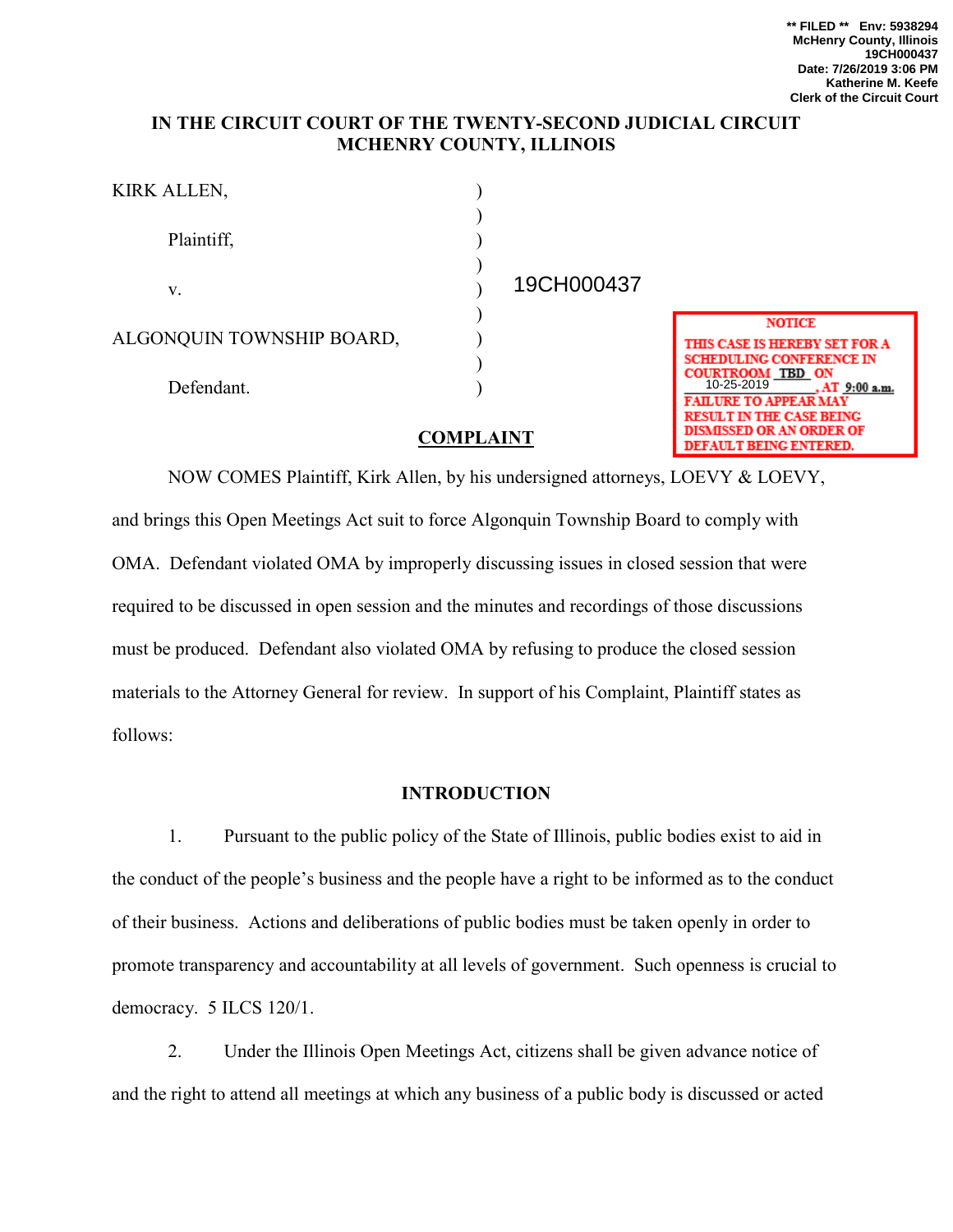upon in any way. Exceptions to the public's right to attend exist only in those limited circumstances where the General Assembly has specifically determined that the public interest would be clearly endangered or that the personal privacy or guaranteed rights of individuals would be clearly in danger of unwarranted invasion. 5 ILCS 120/1.

3. The General Assembly has declared that it is the citizen's right to know and the provisions for exceptions of the open meeting requirements shall be strictly construed against closed meetings. 5 ILCS 120/1.

## **PARTIES**

4. Plaintiff Kirk Allen is an individual who resides in Illinois.

5. Defendant Algonquin Township Board is a public body located in McHenry County Illinois.

### **JANUARY 19, 2018 MEETING**

6. On January 19, 2018, Defendant held an open meeting pursuant to OMA.

7. At this meeting Defendant entered a closed session to discuss, among other things, personnel matters.

8. None of the Section 2(c) exceptions that Defendant cited as its bases for entering closed session authorized discussion of that topic—and potentially others—in closed session.

9. On January 21, 2018 Plaintiff submitted a request for review with the Attorney General challenging Defendant's actions at the January 19, 2018 meeting. Ex. A.

10. The Attorney General issued its determination on June 6, 2019. Ex. A.

11. On February 1, 2018, the Attorney General asked Defendant to provide materials including a verbatim recording of the closed session as well as a written response to Plaintiff's allegation. Ex. A.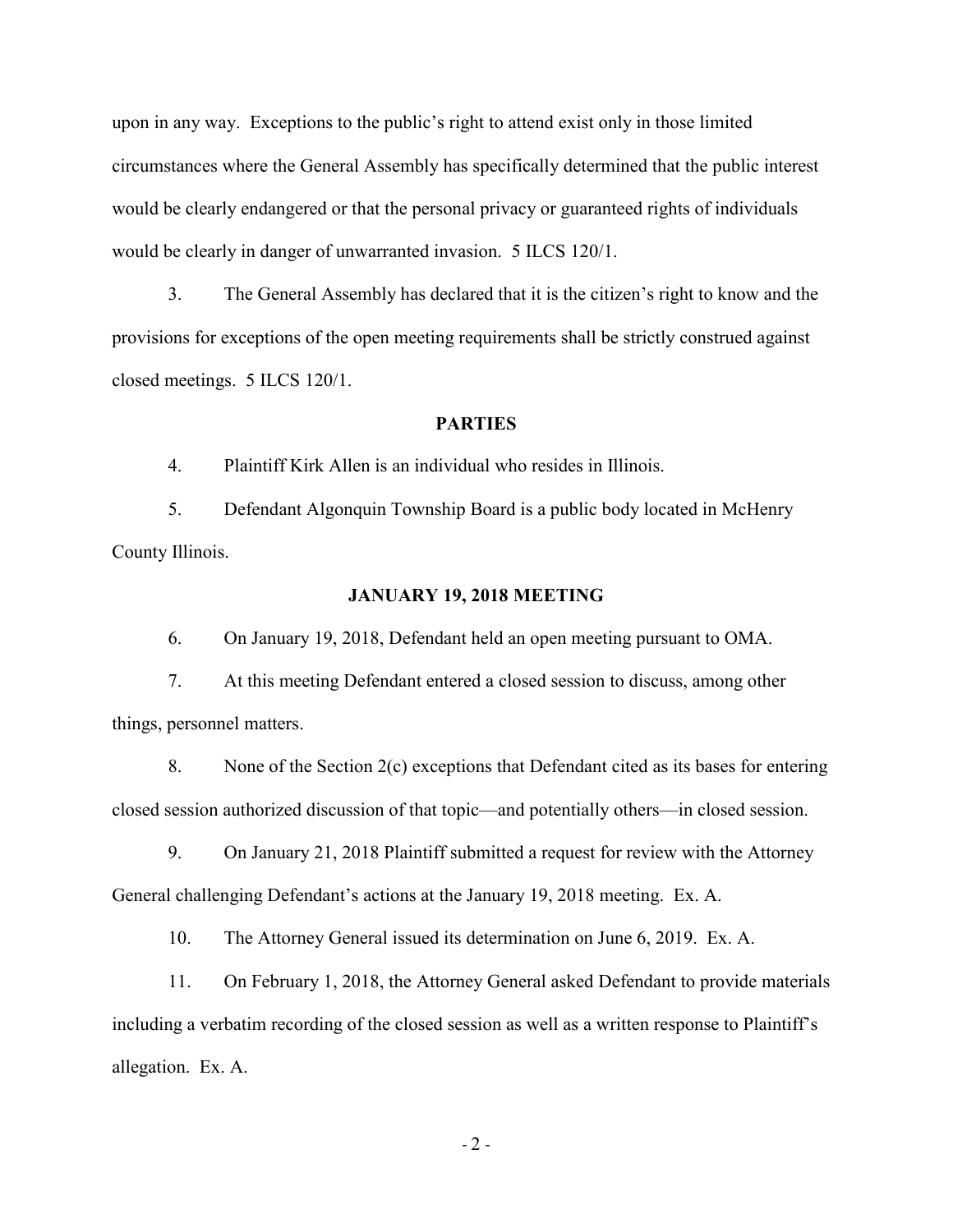12. On February 23, 2018, Defendant provided a response to the Attorney General, but refused to provide it with the closed session materials such as the verbatim recording. Ex. A.

13. The Attorney General determined that Defendant violated OMA Section 3.5(b) by refusing to provide it with the closed session materials including the verbatim recording. Ex. A.

14. The Attorney General was not able to determine whether all of Defendant's closed session discussions properly took place in a closed session given that the verbatim recording was never provided. Ex. A.

15. As of the date of filing, Defendant has not produced any of the records at issue.

## **COUNT I – VIOLATION OF OMA – JANUARY 19, 2018, MEETING**

16. The above paragraphs are incorporated by reference.

17. Algonquin Township Board is a public body under OMA required to hold open meetings.

18. Algonquin Township Board violated OMA Section 2 by discussing topics in closed session that were required to be discussed in open session and by failing to disclose the minutes and recording of those topics.

**WHEREFORE**, Allen asks that the Court:

i. enjoin Defendant from refusing to comply with the OMA;

ii. order disclosure of all minutes and recordings of topics improperly discussed in closed session;

iii. award Plaintiff reasonable attorneys' fees and costs;

iv. award such other relief the court considers appropriate.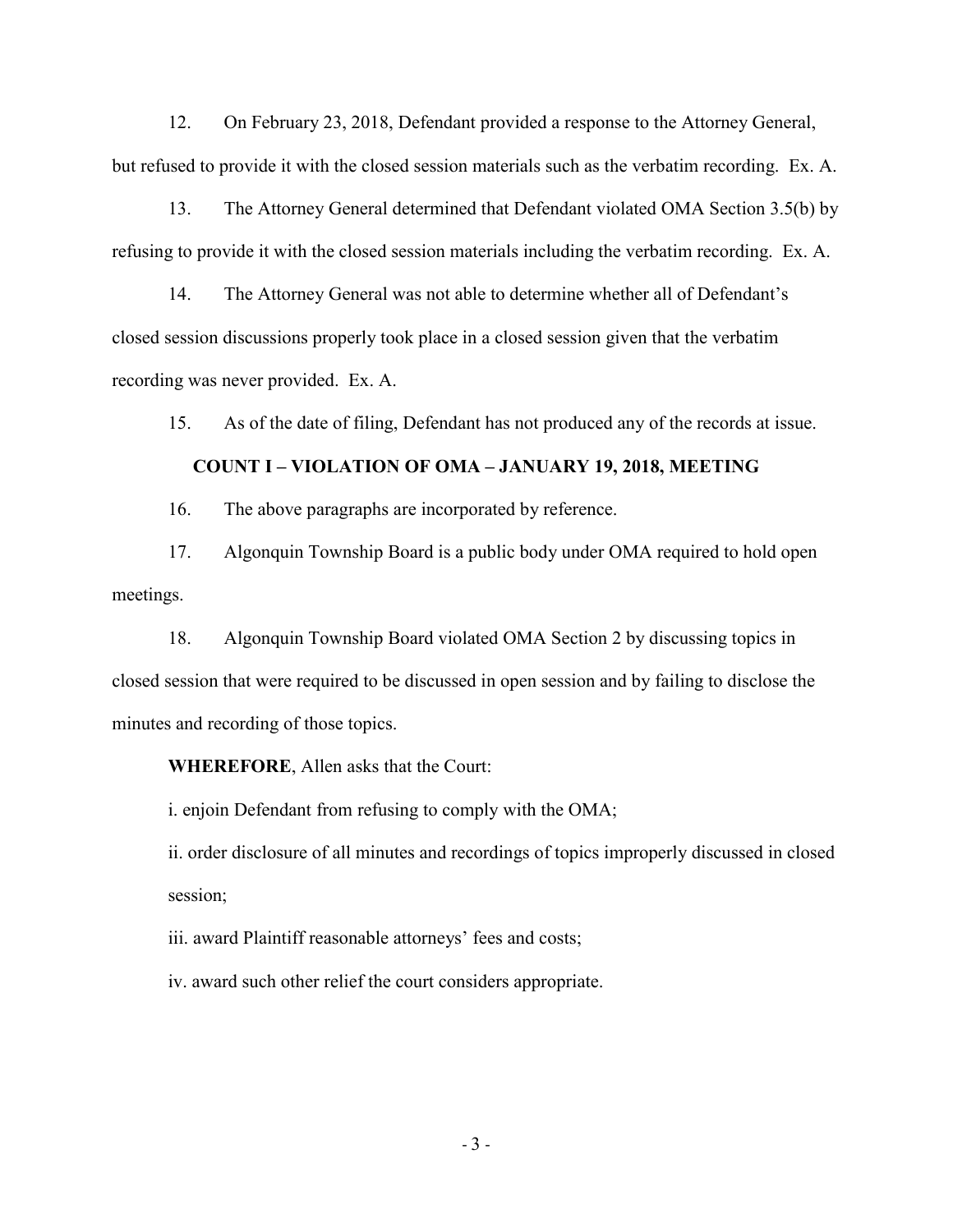# RESPECTFULLY SUBMITTED,

 $\overline{\mathcal{L}}$  , and the set of the set of the set of the set of the set of the set of the set of the set of the set of the set of the set of the set of the set of the set of the set of the set of the set of the set of the s

/s/ *Joshua Hart Burday*

Attorneys for Plaintiffs KIRK ALLEN

Matthew Topic Joshua Burday Merrick Wayne LOEVY & LOEVY 311 North Aberdeen, 3rd Floor Chicago, IL 60607 312-243-5900 matt@loevy.com joshb@loevy.com Atty. No. 41295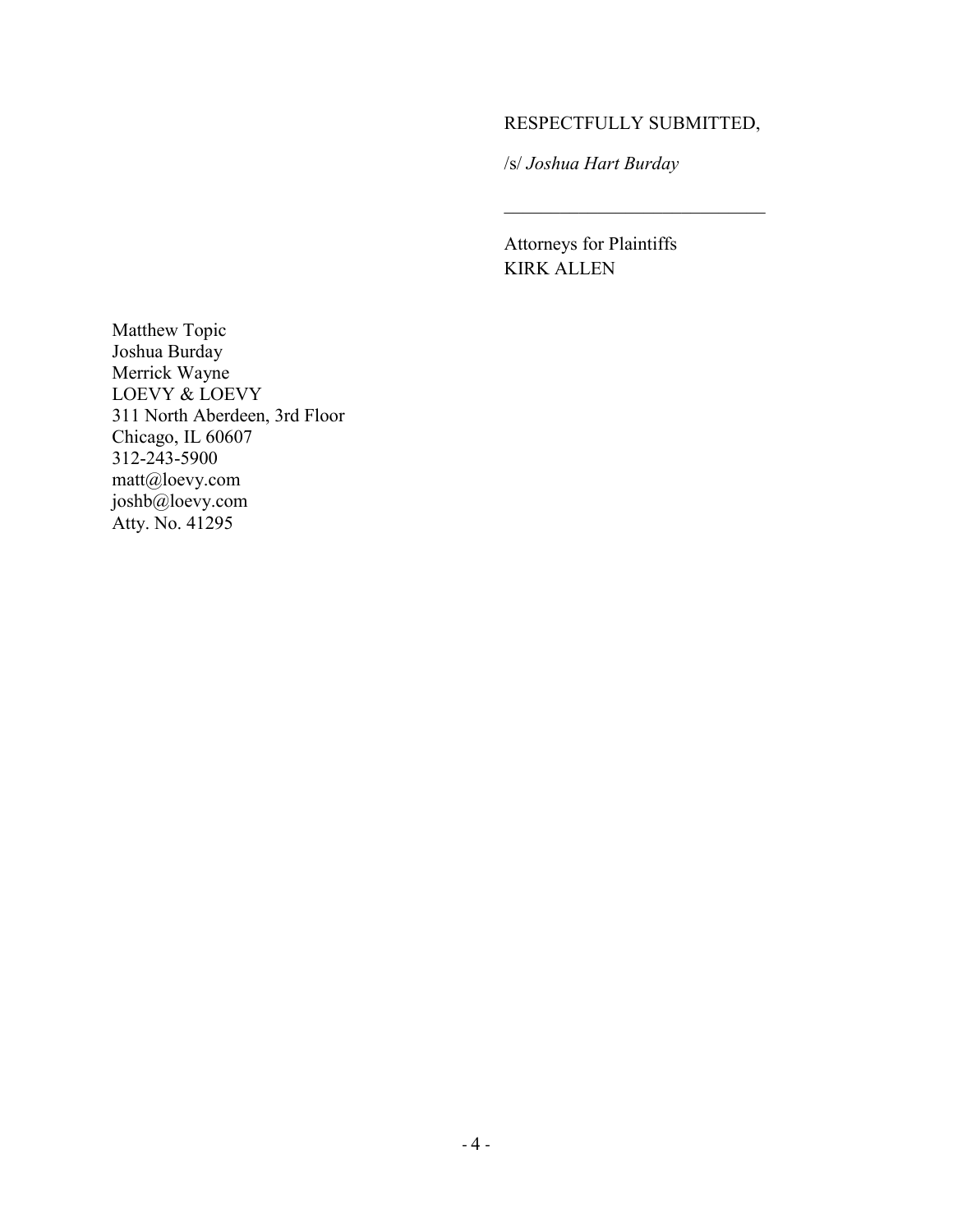

# OFFICE OF THE ATTORNEY GENERAL STATE OF ILLINOIS

Kwame Raoul ATTORNEY GENERAL

June 6, 2019

Via electronic mail Mr. Kirk Allen P.O. Box 593 Kansas, Illinois 61933 kirk@illinoisleaks.com

Via electronic mail Mr. James P. Kelly Matuszewich & Kelly, LLP <sup>101</sup> North Virginia Street, Suite 150 Crystal Lake, Illinois 60014 jpkelly@mkm-law.com

# RE: OMA Request for Review — 2018 PAC 51317

Dear Mr. Allen and Mr. Kelly:

This determination is issued pursuant to section  $3.5(e)$  of the Open Meetings Act  $(OMA)$  (5 ILCS 120/3.5(e) (West 2016)). For the reasons explained below, the Public Access Bureau concludes that the Algonquin Township Board (Board) did not violate OMA's website posting requirements, but did violate OMA by refusing to provide certain records to the Public Access Counselor for confidential review. The Public Access Bureau further concludes that no additional action is warranted with respect to the allegation that the Board's January 19, 2018, closed session discussions violated the requirements of OMA.

On January 21, 2018, Mr. Kirk Allen submitted this Request for Review alleging that: ( 1) the Board failed to post notice and an agenda for its January 19, 2018, special meeting on the Township's website; (2) the Board had failed to post on the Township's website a schedule of its regular meetings for 2018, and that the posted schedule of its 2017 regular meetings did not inform the public of the meeting location(s); and  $(3)$  the Board improperly discussed a former employee during closed session at that meeting.

# Exhibit A

500 South Second Street, Springfield, Illinois 62701 • ( 217) 782- 1090 • TTY: ( 877) 844- 5461 • Fax: ( 217) 782- 7046 . 100 West Randolph Street, Chicago, Illinois 60601 • ( 312) 814- 3000 • TTY: ( 800) 964- 3013 • Fax: ( 312) 814- 3806 <sup>601</sup> South University Ave.; Carbondale, Illinois 62901 • ( 618) 529- 6400 • TTY: ( 877) 675- 9339 • Fax: ( 618) 529- <sup>6416</sup>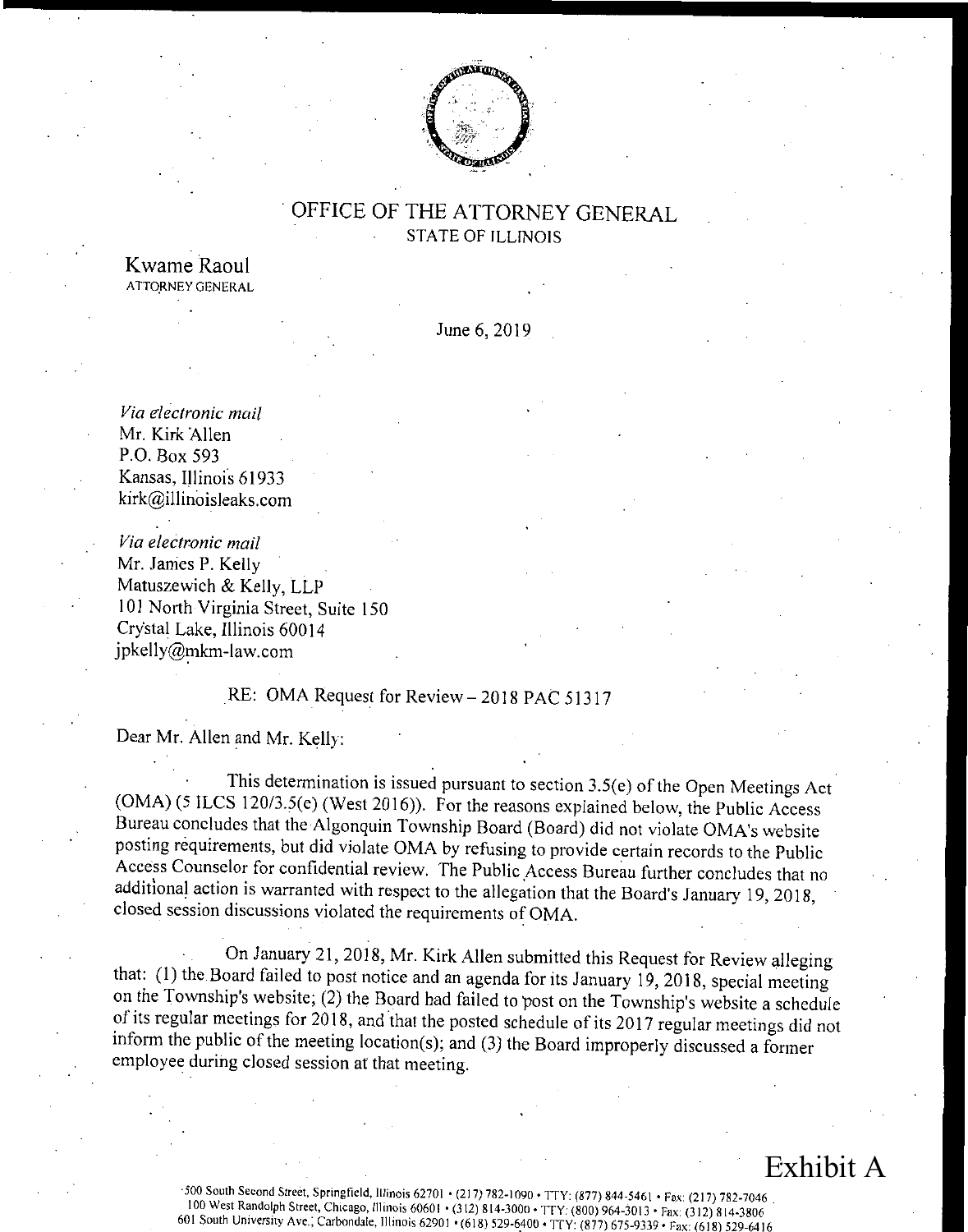Mr. Kirk Allen Mr. James P. Kelly June 6, 2019 Page 2.

On February 1, 2018, this office sent <sup>a</sup> copy of the Request for Review to the Board and requested that the Board or its representative provide a written response to the allegations, together with copies of the notice, agenda, minutes ( both open and closed), and closed session verbatim recording of the January 19, 2018, special meeting. On February 23, 2018, Township Attorney James Kelly provided, on the Board's behalf, both a non-confidential explanation for this office to forward to Mr. Allen and an additional explanation for this office's confidential review.' The Board, however, refused to provide either the closed session minutes or closed session verbatim recording of the meeting in question. Mr. Kelly claimed that doing so would waive the attorney- client privilege as to the discussions that took place during the closed session. On March 2, 2018, this office forwarded a copy of the Board's answer to Allen; he did not reply.

#### DETERMINATION

The Open Meetings Act provides that public agencies exist to aid in the conduct of the people's business, and that the intent of the Act is to assure that agency actions be taken openly and that their deliberations be conducted openly." Gosnell v. Hogan, 179 III. App. 3d 161, 171 (5th Dist. 1989).

# Website Posting of Notice and Agenda for January 19, 2018, Meeting

Section 2.02(a) of OMA (5 ILCS 120/2.02(a) (West 2016)) requires, in pertinent part, that a public body provide "[p]ublic notice of any special meeting \* \* \* at least 48 hours before such meeting, which notice shall also include the agenda for the special \* \* \* meeting." Section 2,02(b) of OMA (5 ILCS 120/2.02(b) (West 2016)) adds that "a public body that has a website that the full-time staff of the public body maintains shall post notice on its website of all meetings of the governing body of the public body." ( Emphasis added.)

The plain language of section 2.02(b) of OMA requires a public body to post notice of <sup>a</sup> special meeting on its website at least <sup>48</sup> hours before the meeting, if its full-time staff maintains the website. The Board's response to this office asserted that its website was not maintained by full-time staff of the Township. In a February 11, 2019, e-mail to a Supervising Attorney in the Public Access Bureau concerning unrelated matters,<sup>2</sup> Mr. Kelly specified that the website is maintained by IT Connections Inc. of Crystal Lake, Illinois. This office has not

<sup>1</sup>5 ILCS 120/3.5(b) (West 2016) ("[T] he public body may also furnish the Public Access Counselor with <sup>a</sup> redacted copy of the answer excluding specific references to any matters at issue. The Public Access Counselor shall forward <sup>a</sup> copy of the answer or redacted answer, if furnished, to the person submitting the request for review.").

22019 PAC 56598; 2019 PAC 56599.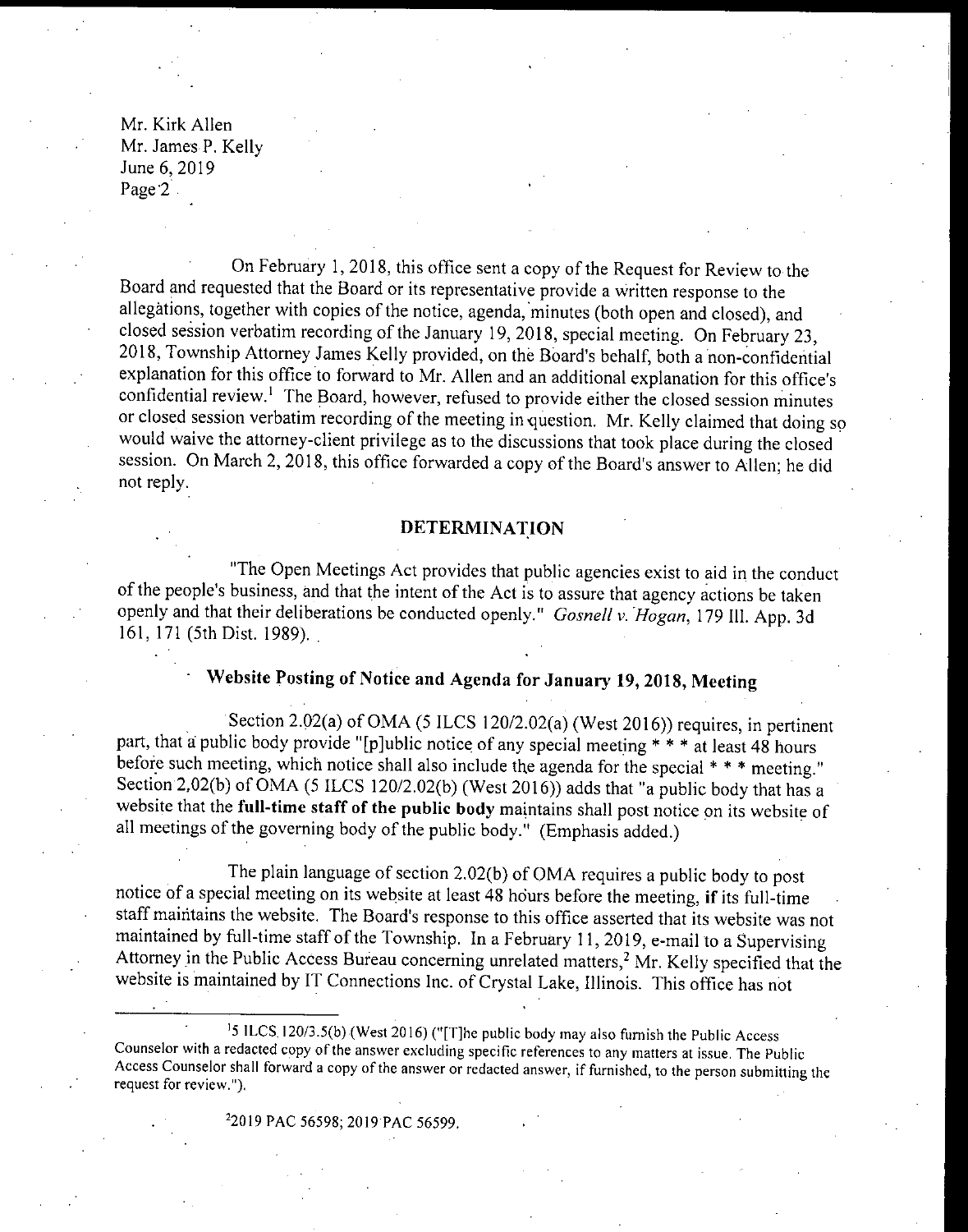Mr. Kirk Allen Mr. James P. Kelly June 6, 2019 Page 3

received any evidence to the contrary. Because full-time Township staff did not maintain the Township's website as of the January 19, 2018, special meeting, the Board was not required to post notice or an agenda for the special meeting on the website.

### Schedule of Regular Meetings

Section 2.03 of OMA (5 ILCS 120/2.03 (West 2016)) provides, in pertinent part, that "[i]n addition to the notice required by Section 2.02, each body subject to this Act must, at the beginning of each calendar or fiscal year, prepare and make available <sup>a</sup> schedule of all its regular meetings for such calendar or fiscal year, listing the times and places of such meetings." (Emphasis added.) The Board's response to this office did not address Mr. Allen's allegations concerning the Board's annual meetings schedules. For the reasons discussed above, however, the Board was not required to post its schedule of regular meetings on its website. This office reminds the Board that an annual meetings schedule must include the place(s) where the meetings will be held.

#### Closed Session Discussions

Finally, we address Mr. Allen's allegation that if the Board discussed a former employee of the Township. in closed session at its January 19, 2018, meeting, then those discussions violated OMA. Under OMA, when forwarding to the public body <sup>a</sup> copy of <sup>a</sup> Request for Review, the Public Access Bureau " shall specify the records or other documents that the public body shall furnish to facilitate the review." (Emphasis added.) 5 ILCS 120/3.5(b) (West 2016). Section 3.5(b) of OMA further states that "[w]ithin 7 working days after receipt of the request for review, the public body shall provide copies of the records requested and shall otherwise fully cooperate with the Public Access Counselor." ( Emphasis added.) Moreover, section 3.5(b) adds: "For purposes of conducting a thorough review, the Public Access Counselor has the same right to examine a verbatim recording of <sup>a</sup> meeting closed to the public or the minutes of <sup>a</sup> closed meeting as does a court in <sup>a</sup> civil action brought to enforce this Act."

Despite this office's express request to review. the closed session materials from the Board's January 19, 2018, special meeting, the Board did not provide this office with those materials. This office does not agree with Mr. Kelly's unsupported assertion that disclosure of the requested closed session materials to this office would waive the attorney- client privilege, any more than would an in camera review by a court. The Board's refusal precluded this office from fully reviewing this matter and violated section 3.5(b) of OMA.

In the Board's non-confidential response, Mr. Kelly stated: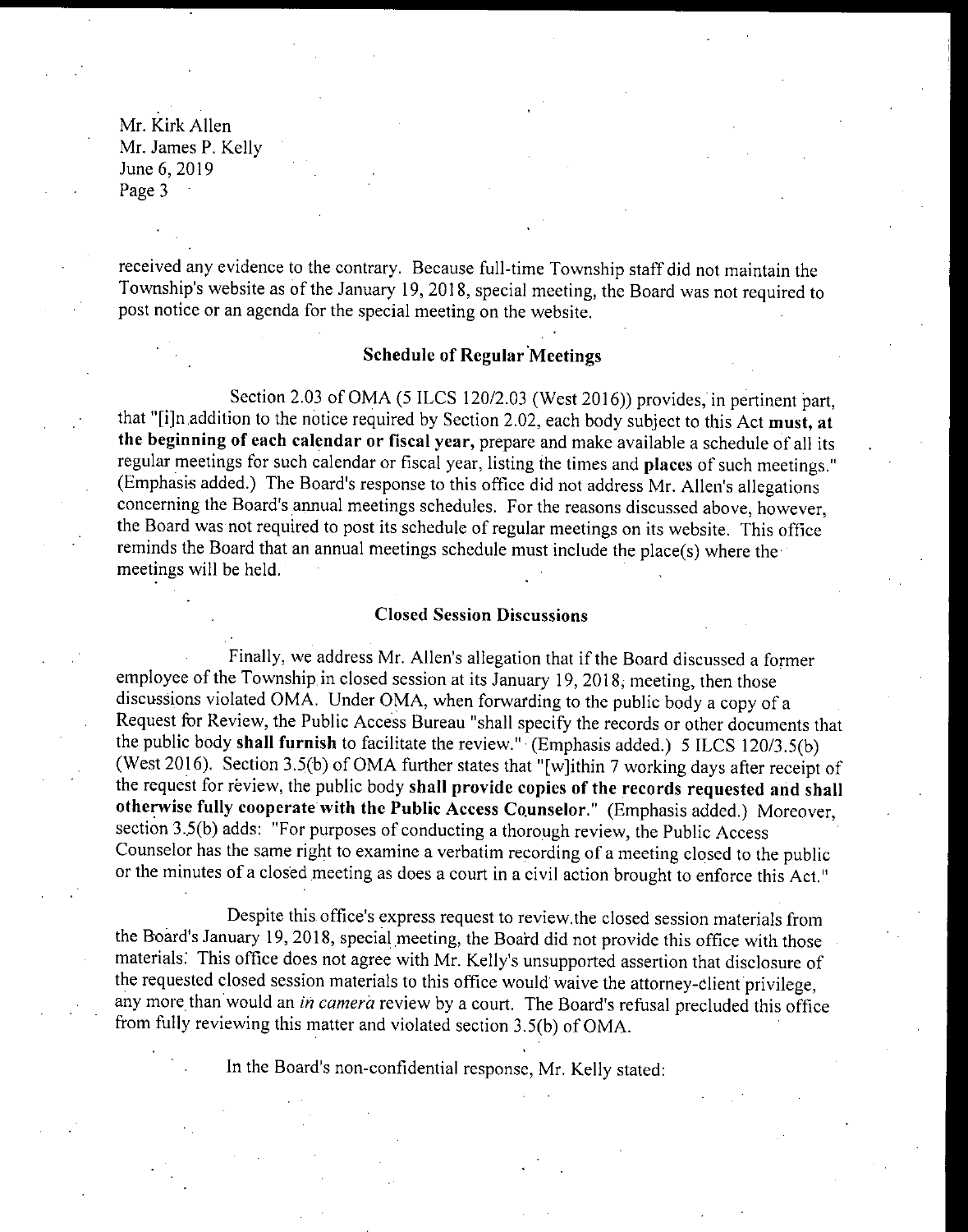Mr. Kirk Allen Mr. James P. Kelly June 6, 2019 Page 4 .

> The closed session was entered into to discuss personnel matters, pursuant to 5 ILCS 120/2(c)  $(1)$  and to discuss pending and threatened litigation against the Township pursuant to <sup>5</sup> ILCS  $120/2(c)$  (11). During the closed session I advised the board of threatened litigation and updated the board on pending litigation, as well as discussed the strategy concerning the same.<sup>[3]</sup>

Section 2(a) of OMA (5 ILCS 120/2(a) (West 2017 Supp.)) provides that all meetings of a public body shall be open to the public unless the subject of the meeting falls within one of the exceptions set out in section  $2(c)$  of OMA (5 ILCS 120/2 $(c)$  (West 2017 Supp.)). Section  $2(c)(1)$  of OMA (5 ILCS 120/2( $c$ )(1) (West 2017 Supp.)) permits a public body to discuss in closed session "[t]he appointment, employment, compensation, discipline, performance, or dismissal of specific employees of the public body or legal counsel for the public body[.]" Section 2(c)(11) of OMA (5 ILCS 120/2(c)(11) (West 2017 Supp.)) provides an exception for the discussion of pending or probable or imminent litigation; Mr. Allen does not allege improper closed session discussion under this exception.

The Board's non-confidential response in this matter was insufficient to demonstrate the extent of what the Board considered to be its discussions under section  $2(c)(1)$ . However, the Board also provided this office with a confidential answer concerning the context of discussions that occurred in closed session which indicates that most if not all of the closed session discussion fell within the scope of the section  $2(c)(11)$  exception. Further, because discussion of the dismissal of a specific employee is allowed under section  $2(c)(1)$ , Mr. Allen's specific allegation, even if true, might not constitute a violation of OMA, depending upon the nature ofthe matters discussed. In other words, matters related to the dismissal of an employee will not necessarily be resolved during a single meeting, and the ramifications thereof might well be <sup>a</sup> topic of discussion on multiple occasions.

Had the Board provided the verbatim recording as required by OMA, such speculation would not be necessary. Its refusal to do so precluded this office from fully reviewing this matter and violated section 3.5(b) of OMA. Nonetheless, under the particular circumstances presented in this Request for Review, action to compel disclosure of the verbatim recording is not warranted.

<sup>3</sup>Letter from James P. Kelly, Matuszewich & Kelly, LLP, to Christopher R. Boggs, Assistant Attorney General, Public Access Bureau (February 23, 2018), at 1.